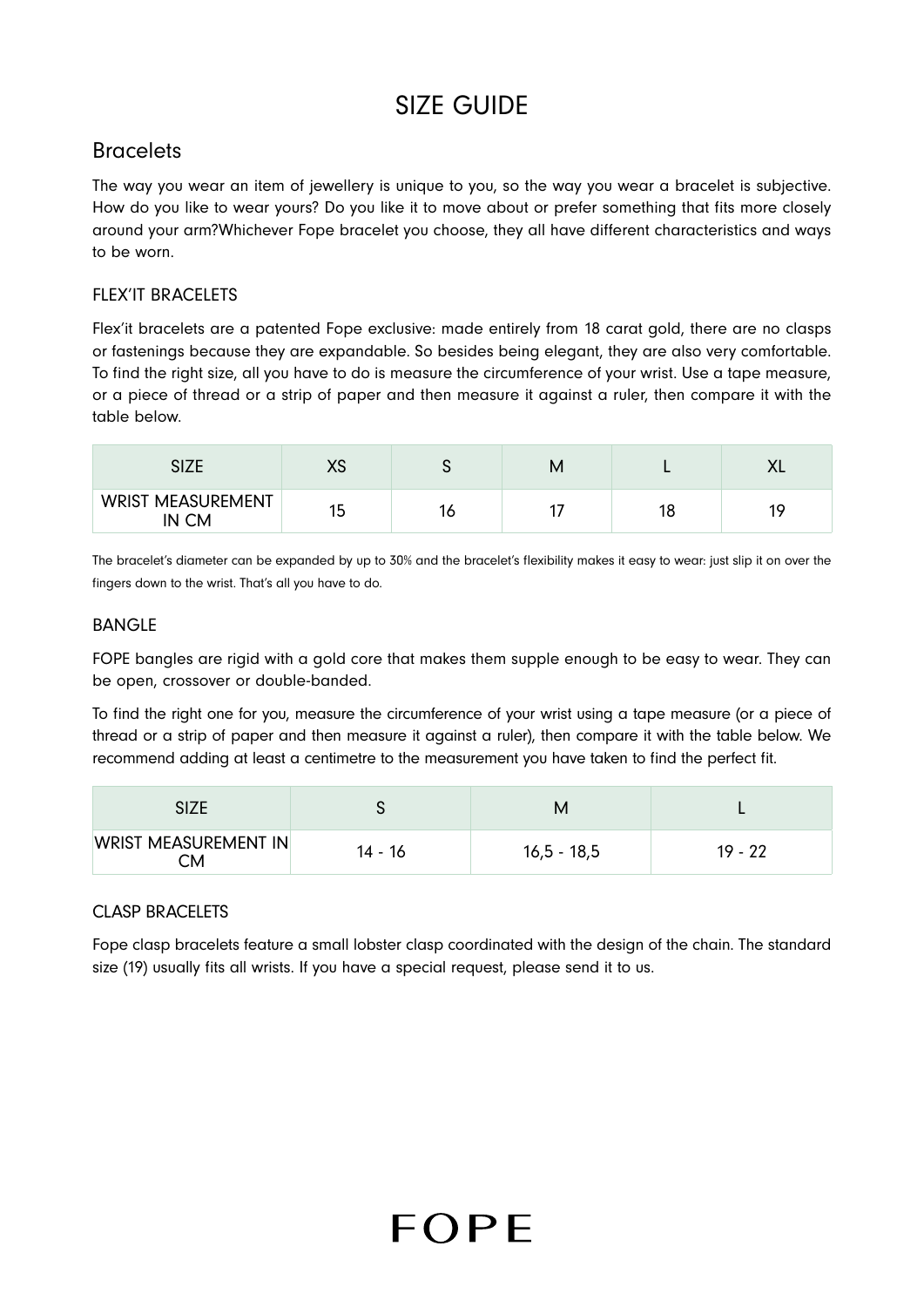# SIZE GUIDE

### Rings

There are two types of Fope rings, each one with different characteristics that change its fit and comfort. The best way to find the right size is to use a ring that you already wear as an example. Below is some information to guide you through making the right choice.

### FLEX'IT

Flex'it rings reflect the concept of expandability, just like Fope bracelets. This means your ring is adaptable, so you can choose to wear it on a different finger and feel comfortable at any time of the day whatever you're doing.

| <b>SIZES</b>      | $\mathsf{v}\mathsf{c}$<br>∧ט | ີ         | М         |           | ∧∟        |
|-------------------|------------------------------|-----------|-----------|-----------|-----------|
| <b>RING SIZES</b> | $6 - 9$                      | $10 - 13$ | $14 - 17$ | $18 - 21$ | $22 - 25$ |

To choose the right ring for you, remember that Flex'it rings are a generous fit and if you are not sure which size to choose between two sizes, choose the smaller of the two.

#### **CLASSICS**

The most common size is 14, which we consider to be standard, but to find your own size, take one of your rings that fits you properly and measure its diameter by drawing the inside circumference on a sheet of paper. Alternatively you may use the table below, but make sure that it is printed correctly.

| DINIC CITEC<br>.<br>ᅁᅩᄔ<br>no v | $\overline{A}$<br>L | 47<br>.,<br>N | 14 | 15<br>IJ | 16 | $\rightarrow$<br>и<br>$-$ | 10<br><b>IO</b> | <b>10</b><br>. . | $\overline{\phantom{a}}$<br>∼ |
|---------------------------------|---------------------|---------------|----|----------|----|---------------------------|-----------------|------------------|-------------------------------|
|---------------------------------|---------------------|---------------|----|----------|----|---------------------------|-----------------|------------------|-------------------------------|



**FOPF** 

| <b>Standard ITA</b> | Standard FR e DE | <b>Standard USA</b> | <b>Standard UK</b> |
|---------------------|------------------|---------------------|--------------------|
| 12                  | 52               | 61/4                | M                  |
| 13                  | 53               | 61/2                | N                  |
| 14                  | 54               |                     | O                  |
| 15                  | 55               | 71/4                | $0-1/2$            |
| 16                  | 56               | 71/2                | P                  |
| 17                  | 57               | 8                   | Q                  |
| 18                  | 58               | 81/4                | $Q-1/2$            |
| 19                  | 59               | 81/2                | R                  |
| 20                  | 60               | 9                   | S                  |

Check your printer settings to ensure that the line measures exactly 50 mm

##